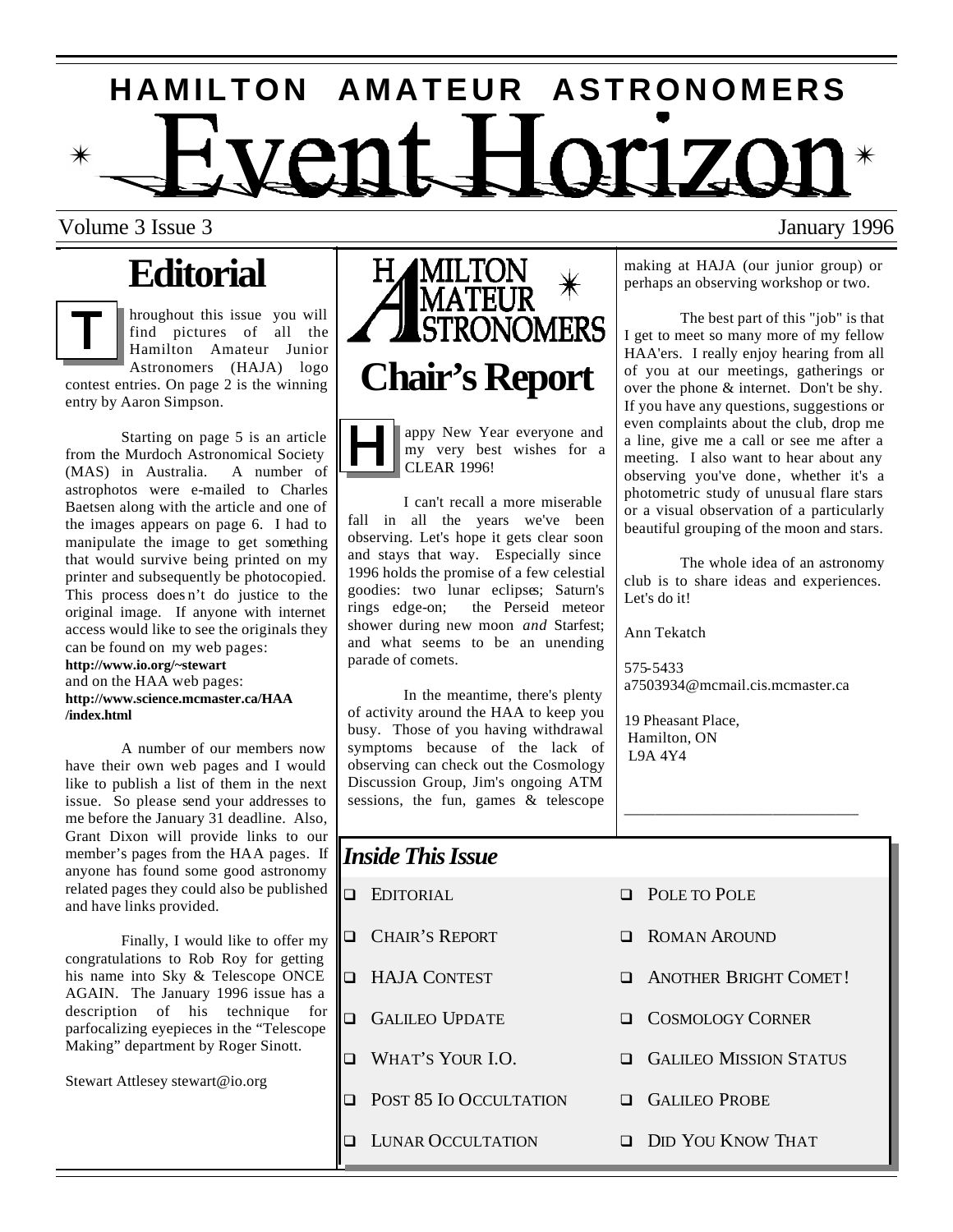#### Page 2 Event Horizon



**The winning logo by: Aaron Simpson**

AJA has a Logo

 The logo contest was a success! All of the

logos were terrific, which made it a difficult task to choose one. We had a vote at the December council meeting to pick the logo. It was a close vote, but we chose the logo created by Aaron Simpson. We were so proud of the fantastic logo entries that we had to show them off. Have a look at them and I think you'll agree that we have some very creative junior members. I would like to thank all who entered for the time and effort put into the entries. They are great!

 The December HAJA meeting was a funfilled event. Not only did we reveal the new HAJA logo, but we also had a great discussion about space flight, handed out Certificates of Astronomical Achievement to all the kids, and started grinding the glass for the mirror of the telescope. What a night! I hope that the certificates will inspire the children to contribute to the newsletter because we desperately want them to bring in something written, drawn, or whatever for their own newsletter. I also hear that Uncle Grant is looking for contributions for the HAJA web site. So, parents encourage your children to bring something for the newsletter and it will also go on the home page!

 The next meeting is on January 16 and we'll be talking about "Comets: Visitors from the Outer Reaches of the Solar System." See you there!

Raechel Carson 308-8041

# **A Galileo Update**

don't know about any of you, but I've been rather disappointed with the press coverage of Galileo's arrival at Jupiter on Dec. 7th. After many a tantalizing story in the years leading up to this momentous occasion, there has been precious little information now that the spacecraft has actually arrived at its destination and discharged its probe into the torrid Jovian atmosphere.

 But I suspect this dearth of news is due more to the recent shutdown of all "nonessential" U.S. Government services than to a lack of interest by the media. For instance, a press conference scheduled for December 19th to announce the early Galileo probe results was canceled. The briefing will apparently be rescheduled once NASA employees are allowed to return to their post s.

 A terrific source for anyone interested in the progress of this space probe is NASA's Galileo Home Page **(http://www.jpl.nasa.gov/galileo/index.html)**, where one can get up-to-the-hour status reports. As of this writing, the spacecraft itself is about 11 million km above the colourful belts of Jupiter's atmosphere (to give some scale, that's 164 Jovian radii). The spacecraft is on an elliptical orbit that compromises between getting close to the Jovian system and staying out of the way of the dangerous radiation and magnetic fields of this giant planet.

 Galileo possesses a total of 10 instruments on board the orbiter and 6 more on the probe. The orbiter's complement of devices includes a magnetometer, a plasma-wave detector, a heavy ion counter (to look at the potentially dangerous particles in the orbiter's flight path), a UV spectrometer, and Extreme Ultraviolet detector. The spacecraft is divided into two sections: one that is stationary with respect to the Earth and another that rotates at 3 RPM.

The purpose of this "dual-spin" system is to carry out observation of Jupiter's extraordinary magnetic field, which require sweeping measurements, while providing a stable platform for cameras and other sensory devices.

 Although we're not hearing much about Galileo now, it has already made some important discoveries. It has made numerous flybys of the Earth and Venus (mainly due to changes in it's flight schedule after the Challenger disaster) and is the first spacecraft to have made close flybys of two asteroids, Gaspara and Ida. Among the discoveries during these encounters was a small "moon" (newly dubbed Dactyl) orbiting Ida; the first such object found in our solar system. In addition, Galileo has given us valuable information about the Shoemaker-Levy 9 impact and new data on interplanetary dust, apparently originating from Jupiter's ring system or volcanoes on Io .

 Its next major encounter is the Ganeymede 1 closest approach in slightly less than six months. Let's hope we hear something about the probe drop and orbiter before then.

Denise Kaisler **kaislerd@impatiens.physics.mcmaster.ca**



**Logo contest entry by: Andrew Cairns and Dustin Pickard**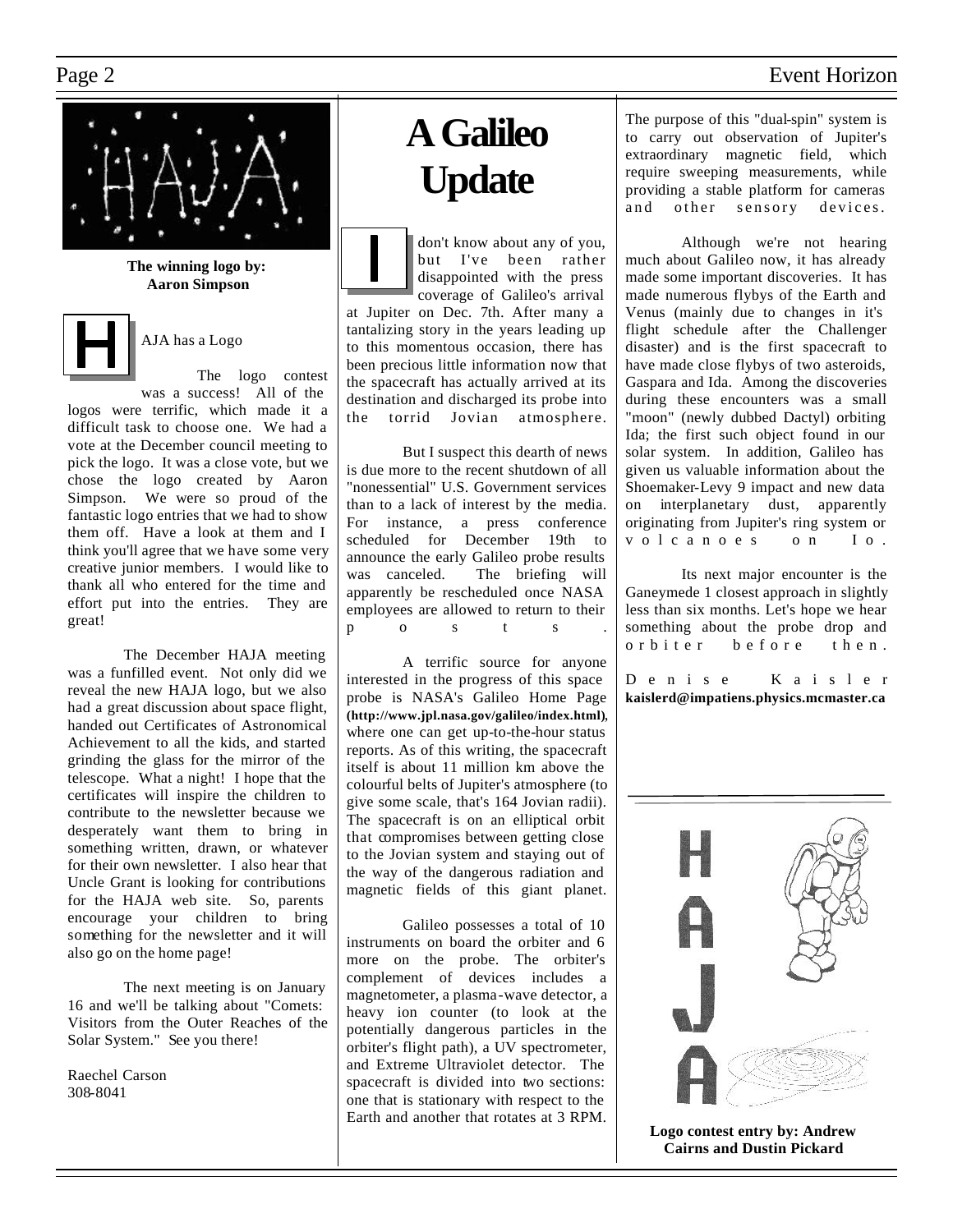#### Page 3 Event Horizon



elcome to another of your New Earth Years. Hope all had a safe and happy Christmas and New Year holiday. I'm still here. I got an ice pack in my stocking. Hope it will come in handy when I go home in the summer.

Here are the answers for last month:

- *1) False. Relativity theory was developed by Albert Einstein. Jacob Epstein was a sculptor.*
- *2) False. Conrad was the third. He was commander of* Apollo 12 *(November 1969). He had been preceded by Armstrong and Aldrin in* Apollo 11 *(July 1969).*
- *3) Because the Earth spins on its axis from west to east.*
- *4) True. Iceland, on the borders of the Arctic Circle, has a much longer daylight period during northern summer than Spain. (The Arctic Circle grazes the northern part of Iceland, and passes through the island of Grimsay.)*
- *5) True. The crater will be drawn out into an ellipse because of the effects of foreshortening. Even craters well away from the limb are foreshortened; thus Plato, the great dark -floored walled plain, is almost perfectly circular, but from Earth looks elliptical.*
- *6) True.*

 Well, I said look out for January. Here it is. After you've shoveled your driveway, relax with a hot drink and answer these teasers.

- 1) What is Black Drop, and when is it seen?
- 2) Areagraphy is (a) the study of stony meteorites, (b) a method of dating rocks by their radioactive content, (c) the geography of Mars, (d) a star-catalogue compiled by the Arabian astronomer Al-Sufi in the year 950, (e) Mesopotamian astrology.
- 3) T/F The average shooting-star meteor is about one inch in diameter.
- 4) T/F A famous Danish astronomer kept a pet dwarf, had a false nose, and equipped his observatory with a prison.
- 5) What is an orbit?
- 6) If you go to Australia, will you see the same stars as you do from England?

 I like these hot drinks. We have none on Io. My favourite is tea with lemon. See you next month.

Io, Keeper of the Flame Jupiter Co-ordinator





 Well, it was unexpectedly clear (albeit a bit \*\*\*nippy\*\*\*), so I dragged hubby off of the couch and got him to drag my 12.5" scope out to the backyard. (This "She Who Must Be Obeyed" thing is working out well even if I say so my self!)

I frantically tore the house apart

and found both my tape recorder and my shortwave radio. Then I frantically tore the house apart again and found fresh batteries for my tape recorder and my shortwave radio .

 I feverishly printed up finder charts for SAO111235, took them, my excellent illuminated clipboard and my even more excellent observing chair out to the arctic circle (backyard). While I was star hopping (someday I'll explain this alien term to you), my considerate neighbours threw on their floodlights about 15' away from my vantage point. Ah well, better go get an observing  $h$  o o d  $\cdot$  .

 I returned to my scope, put the hood (well, actually it was a towel) over my head and continued my star hopping. After 15 minutes of following the wrong direction, I cleverly reversed the finder chart so that it presented an ACTUAL view and continued my star hop.

 I nudged the scope higher and suddenly the eyepiece was...lower. Thinking I had encountered one of the seemingly innumerable space-time warps experienced by the crews of the various Enterprises, I said: "What the hell?!" and investigated.

 Do you remember the night my 8" reflector's optical tube came loose in it's cradle? The tube slid right out of the box that supports it on the mount. Guess what? Deja vu!! My dearly beloved (and soon to be departed) husband had smacked the 12.5" scope down on the living room floor before carrying it out to the south pole (backyard). In the -17 degree temperature (that's on the Kelvin scale), we experienced some tube shrinkage. This shrinkage, combined with the earlier \*thump\*, dislodged my optical tube! Every time I tried to lift the



**Logo contest entry by: Miranda Botts**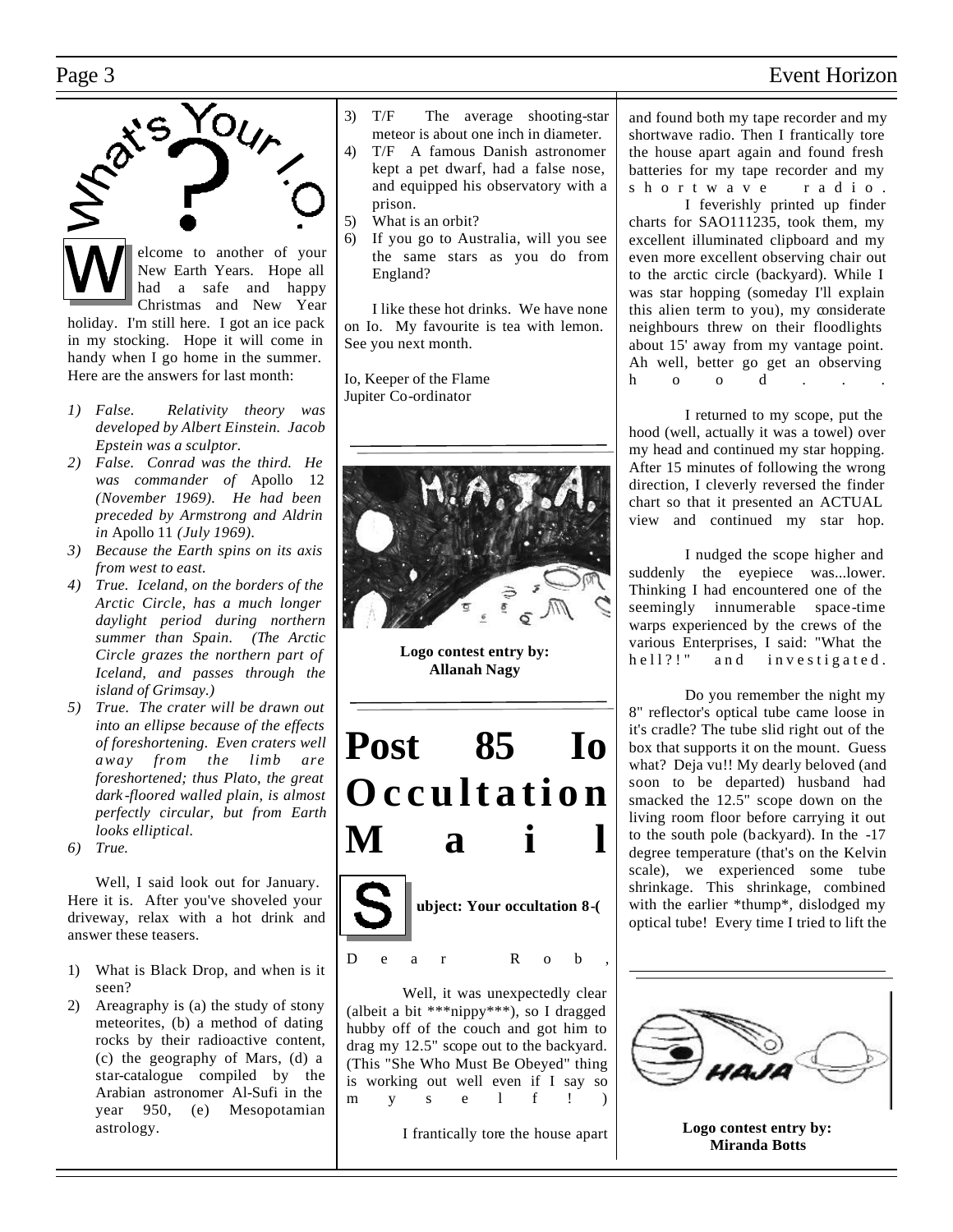scope up above the horizon (where it would be of most value), the @#\$%  $\&*!$  optical tube would slide out and bury itself in a snowbank (igloo).

 Determined NOT to be so easily thwarted, I dashed (waddled) into the house to retrieve my trusty (now that it's bolted to its gradle) 8" scope only to discover that the aforementioned space-time warp had NOT slowed time and it was now 7:50 p.m. - the occultation was over.

 $>$  sigh  $<$ 

Ann Te. "She Who Must be Obeyed"

**Subject: "Et tu, AnnTe?" (What do you mean- MY occultation 8-(?**)

.................................................

Dear Ann

 You think that YOU had problems?

 Leaving myself lots of time, I started to load up the car at 18:50. I set up over on my country neighbours' driveway, totally exposed to a howling wind at 461 on the Rankin scale. Seems plenty "hot" unless you know what you're doing and realize that this is only 256 Kelvins !

 Unlike SOME city slickers, observing in their backyards, protected by nearby houses, I was exposed to a wind chill that probably brought the apparent temperature down to 240K. Considering the conditions and the fact that my beloved daughter had borrowed my thin, feel-through astrogloves, I put the scope, battery, numerous cords, heaters and dew (ha! ha! at 240K!) cap together in record time.

 I leveled the scope and found two alignment stars through teary eyes. By using Aldebaran as the second star, I would be fa irly close to the target, SAO 111235. The keypad "freezes" up and won't do a thing. Too thick gloves had caused me to improperly insert the keypad cord .

 I started the alignment procedure all over again, pausing to adjust my hat to cover my frostbitten right ear. Same thing happened againdifferent cord. "Better do a 1 star alignment- running out of time." Finally got to ask for SAO 111235. Scope rudely responded with, "No matching object." "What?" Maybe, through my non-feeling gloves, I had pushed a wrong button "No matching object", again. "Running out of time - I'd better find o Tau and star hop." I thought I could hear familiar voices in ghostly gales of laughter- must have been the wind.

 "Remember!- finder scope is upside-down and backwards." "Where's the  $\#\omega$ %\$^&\* star chart I printed?" Back lighted clipboard too faint- dying from the cold. Hold chart up in the air, in the wind, with red flashlight behind. To the finder- tweak scope back and forth- "There's o Tau, I think." Moved scope to center where target 'should be'. "My brain must be freezing, too." "I could have given the scope coordinates and told it where to go." (Isn't THAT an understatement?) "Too late, now- I'll  $m i s s i t.$ 

 To the main eyepiece- "Should be here, somewhere.- Oh, I'll just stare at them all." One hand on the stop watch, the other trying to protect my eye from frosting over. Wait... An eternity later- "I'll just take a quick peek at my watch to see how much time I have left." It's now five minutes AFTER the event! "What happened?" "Humbug! Phooey! Enough of this nonsense! I'm going home!"

 Mental note for next star hop- (ghostly laughter, again) "Only the finder is upside down! "

R o b R . . "He Who Must Learn How To Star Hop"



**Logo contest entry by: David Chin** 

# **1996 Lunar Occultations**

Since the moon moves eastward about one of its diameters every hour, occultations of stars are frequent. Occultations can last as long as an hour, but less if they are not central.

 During the first half of the lunar cycle, when the moon is waxing, stars instantly and dramatically disappear behind the dark limb and reappear from behind the bright limb. The opposite is true during the second half when the moon is waning.

 Particularly spectacular are grazing occultations which occur right at the north and south limb of the moon. Observers within a few miles of the edge of the limit of visibility and on the correct side of it can see the star winking off and on as it passes mountains and valleys near the Moon's poles.

 For the remainder of this year, the Hamilton area will be witness to the total occultation of several bright stars (<mag 5) and one star cluster. We are also close to the edge of visibility of two bright star grazing occultations. Details of many more occultations of fainter stars (up to mag 7.5) and of double stars are available in the RASC Handbook.

 Amateurs can contribute valuable data by timing the beginning and end of occultations. Methods of collecting data and where to send them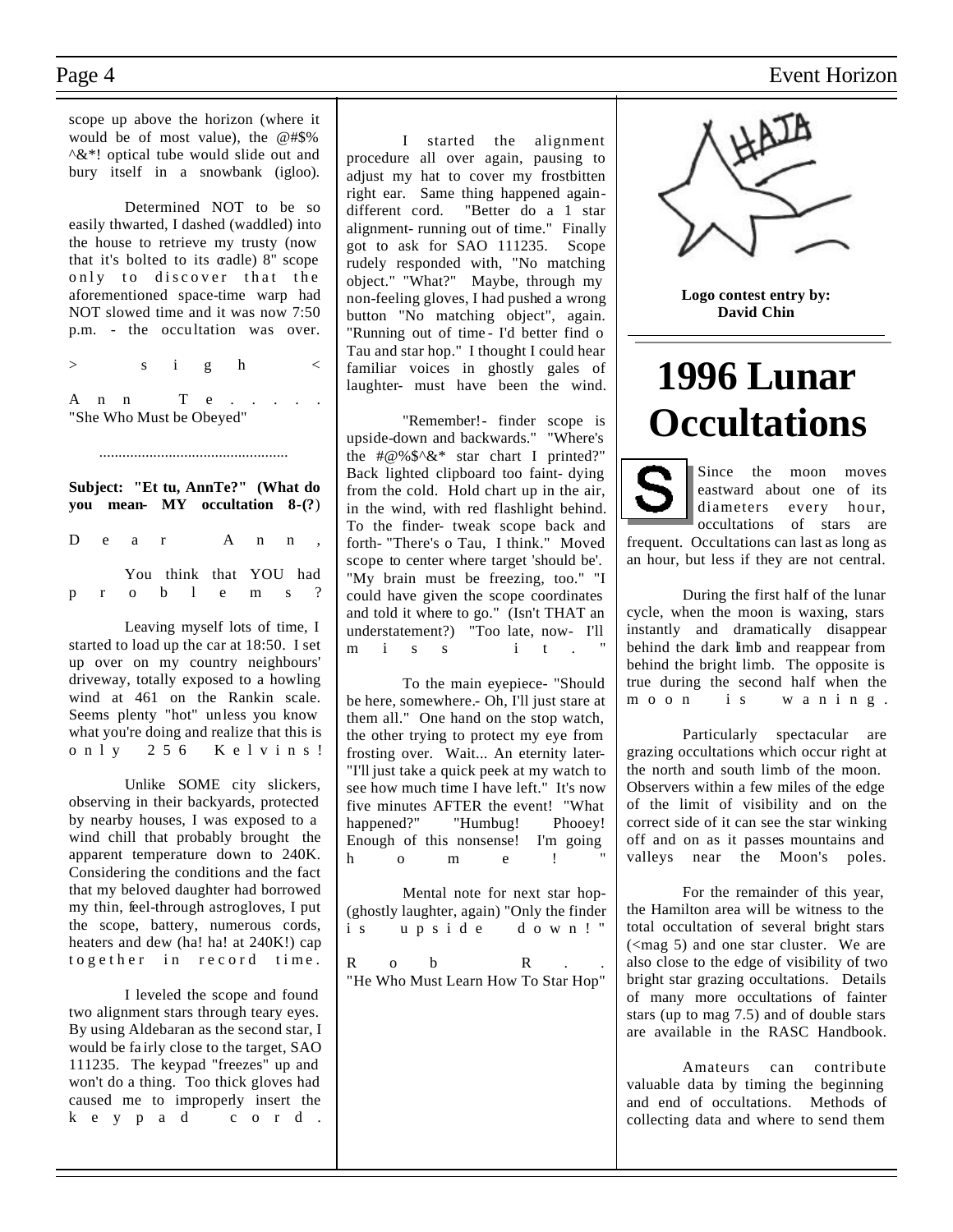#### Page 5 Event Horizon



**Logo contest entry by: David Chin** 

can be found in the RASC Handbook, in selected issues of 'Sky and Telescope' and 'Astronomy' or on the Internet.

 The table below gives the dates of some local occultations of brighter stars. Shown first are Universal Date and Time. R, D or G indicate reappearance or disappearance of the star or a grazing occultation. Next are the star and its magnitude. Finally, the limb at which the occultation occurs: Bright- waning moon, Dark- waxing moon.

. NOTE: To observe the Mar. 30 grazing, you have to be just south of a line which is just above Toronto. To observe the Dec. 22 grazing, you have to be just north of a line which is just below Guelph. Aldebaran is the brightest star which can be occulted by the moon. .

 Try something different from looking at M or NGC objects and time an occultation

| RobRoy |  |                       |  | $a5817394@$ mcmail.cis. |  |  |  |  |  |  |
|--------|--|-----------------------|--|-------------------------|--|--|--|--|--|--|
|        |  | m c m a s t e r . c a |  |                         |  |  |  |  |  |  |



## **Pole to Pole**

ear Charles, It has been some time since I have been in contact with you. I hope you are well and that the observing is good. Shortly I will be leaving university and will not be contactable by email. If you want to contact the MAS by email you should contact Elaine Walker on:

#### **walker@fizzy.murdoch.edu.au** .

 My snail-mail address is 4 Bishops Close, Quinns Rocks 6030<br>Western Australia. Australia.

 To bring you up to date with what has been going on over here. Comet Schwassmann-Wachmann 3 has been putting on a great show, peaking at just below naked eye visibility and with a 2 degree tail. At my last observation 2 weeks ago it was still magnitude 7.6 with a 0.5 degree tail and a small anti-tail. Hale -Bopp is still fairly small and faint at

about mag 10.5, however it is starting to develop a good central condensation. Comet d'Arrest is still visible at mag 10.6, however it is very large and diffuse.

 Recently I spent 3 nights observing at Akira Fujii's observatory at Yericoin. As well as using the 12" for astrophotography, I also had a 17.5" dobsonian for visual observation. (An autoguider is a great accessory!) Among some of the more difficult objects I observed were Stephen's Quintet, several faint galaxies in Canis Major, the Eridanus cluster (very easy), and a number of s mall planetaries in Canis Major, Puppis, and Vela. While observing in Vela I realised I was very close to the Gum Nebula so I decided to have a go at observing it. I was very surprised to find that it was very easy to see. Almost as easy as the brightest sections of the Veil nebula. Several of the filaments could be followed for several degrees. The skies had a naked eye limiting magnitude of 6.9 and the limiting magnitude for the 17.5" was  $1\qquad 6\qquad .\qquad 5\qquad .$ 

 While observing Stephen's quintet, the field of view was suddenly flooded with light. I thought that a car must be approaching. However when I looked away from the telescope, I was just in time to see the end of a bright fireball which was about magnitude -6. It lit the landscape with a brilliant bluewhite light. The conjunction between Venus, Mars, and Jupiter was very

| <b>1996 Lunar Occultations</b> |                   |              |                 |      |               |
|--------------------------------|-------------------|--------------|-----------------|------|---------------|
| <b>Univ. Date</b>              | <b>Univ. Time</b> | Event        | <b>Star</b>     | Mag. | Limb          |
| Feb 13                         | 10:07             | R            | chi Oph         | 4.9  | <b>Bright</b> |
| Feb 15                         | 11:00             | D            | M <sub>25</sub> | 6.5  | <b>Bright</b> |
| Mar 28                         | 1:49              | D            | lam Gem         | 3.7  | Dark          |
| Mar 30                         | 4:10              | D, G         | alp Cnc         | 4.3  | Dark          |
| May 5                          | 5:10              | R            | chi Oph         | 4.9  | <b>Bright</b> |
| Jul 29                         | 6:36              | D            | rho Sgr         | 4.0  | <b>Bright</b> |
| Nov $4$                        | 9:19              | $\mathbb{R}$ | omi Leo         | 3.8  | <b>Bright</b> |
| Dec 22                         | 22:30             | G            | alp Tau         | 0.8  | Dark          |

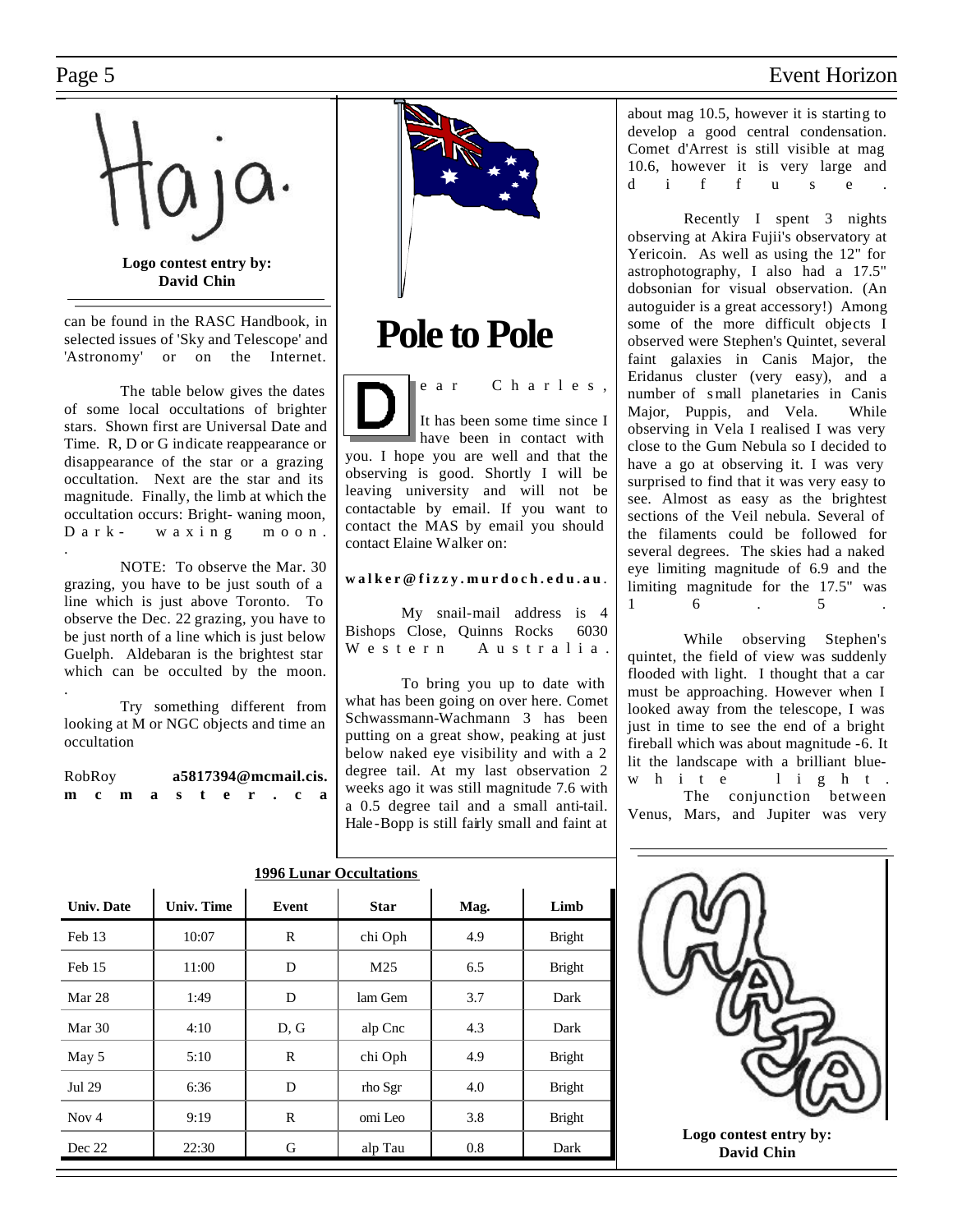interesting and when the moon joined them it made a very good sight. I did take a number of photos of this event, however they are all 120 sized slides and I have not yet been able to make any p rints from them.

 Attached to this message are a number of photos that I have taken recently. Most of them were taken with the 12" f/6 newtonian at Mr Fujii's observatory. They were taken at prime focus on Fuji Super G 400 film. Below are the individual details. I hope you like the images.

Regards, Maurice

clark@fizzy.murdoch.edu.au



#### **comet Schwassman-Watchman 3**

| <b>Image</b>                   | <b>Exposure</b>                       |  |  |  |
|--------------------------------|---------------------------------------|--|--|--|
| HorseHead nebula               | 45 minutes                            |  |  |  |
| Trifid nebula                  | 40 minutes                            |  |  |  |
| M42                            | 40 minutes                            |  |  |  |
| Tarantula nebula               | 45 minutes                            |  |  |  |
| NGC 55                         | 45 minutes                            |  |  |  |
| comet d'Arrest                 | 30 minutes                            |  |  |  |
| comet Schwassman-<br>Wachman 3 | 15 minutes<br>October 18, 1995        |  |  |  |
| comet Schwassman-<br>Wachman 3 | 20 minutes<br>October 18, 1995        |  |  |  |
| comet Schwassman-<br>Wachman 3 | 20 minutes<br>November 22, 1995       |  |  |  |
| Eta Carina nebula              | 300 minutes<br>$300$ mm f $/2.8$ lens |  |  |  |



**Logo contest entry by: Robbie Welch**

## **Roman Around**

anus (Greek - Ephialtes, to push forward and Otus, to push backward - twin sons of Poseidon and Iphimedeia) One of the oldest of the gods in the Roman pantheon. Janus is unique in that he was an essentially Italic god or, more precisely, Roman. He was represented as having two faces, one looking forwards and the other backwards. According to some mythographers, Janus was a native of Rome, where at some point he had ruled with CAMESUS. Others claimed that Janus was a native of Thessaly, who was exiled to Rome where he was welcomed by Camesus, who shared his kingdom with him. Janus was supposed to have built a city on a hill, which was consequently called Janiculum. He came to Italy with his wife Camise or Camasenea and they had children, the best-known being Tiberinus. Janus was also said to have married the Nymph Juturna and to have had a son by her, the god FONS or Fontus. After the death of Camesus, he ruled Latium alone. Janus received Saturn when he was driven from Greece by Jupiter. While Janus ruled on the Janiculum Saturn ruled over Saturnia, a village situated on the heights of the Capitol. During the reign of Janus people were perfectly honest; there was plenty; and there was also complete peace. Janus was said to have invented the use of money. Janus was said to have civilized the first natives of Latium, although this was sometimes attributed to Saturn.

 The origin of his name is uncertain. One hypothesis suggests a form Jana, sometimes employed for Diana, of which the root diumevokes the idea of the luminous sky. This theory agrees with the established fact that Janus was in origin a solar deity. But his functions were wide and important and derived one from another. Janus was first the god of all doorways: of public gates through which roads passed, and of private doors. His insignia were thus the key which opens and closes the door, and the stick (virga) which porters employed to drive away those who had no right to cross the threshold. His two faces (Janus bifrons) allowed him to observe both the exterior and interior of the house, and the entrance and exit of public buildings.

 Being god of the gates he was naturally the god of departure, and return and, by extension, the god of all means of communication. Under the name Portunus he was the god of harbours; and since travel can be either by land or sea, he was supposed to have invented navigation.

 Janus was also the god of 'beginnings'. As a solar god he presided over daybreak. He was soon considered as the promoter of all initiative and, in a general way, he was placed at the head of all human enterprises. For this reason the Romans ascribed to him an essential role in the creation of the world. He was the god of gods Janus Pator. Ovid relates that Janus was called Chaos at the time when air, fire, water and earth were all a formless mass. When the elements separated, Chaos took on the form of Janus: his two faces represented the confusion of his original state.

 The cult of Janus was established either by Romulus or by King Numa and always remained popular among the Romans. Janus appeared at the head of religious ceremonies and , in his quality of father of the gods, was the first on the Romans' list, coming even before Jupiter. He was honoured on the first day of every month and first month of the year (Januarius) bore his name.

In the Forum he had a temple

## Page 6 Event Horizon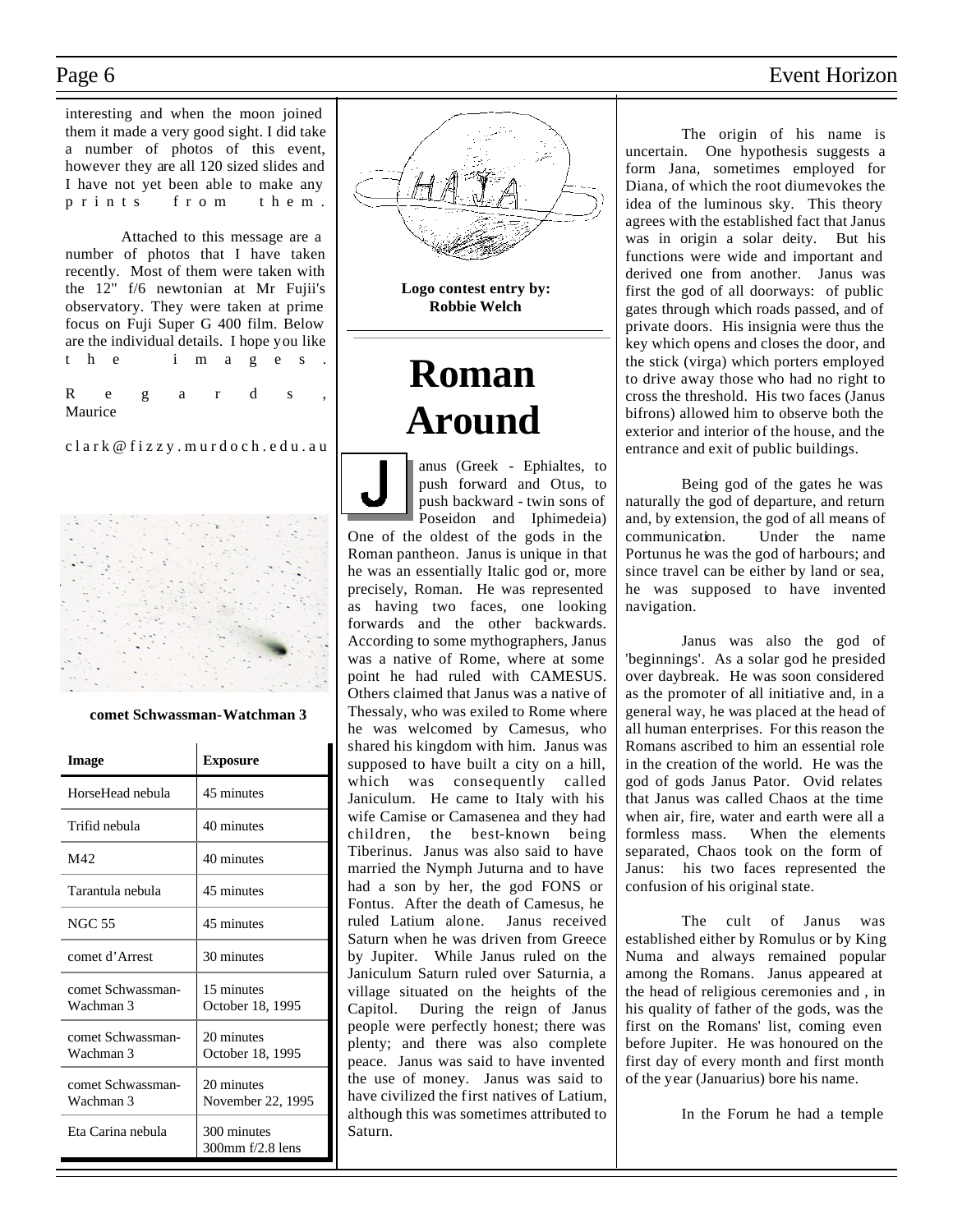## Page 7 Event Horizon

whose gates were open in times of war and closed in times of peace. The reason for this custom is not certain. The gates of the temple of Janus were, however, rarely closed: once under Numa, three times under Augustus, then under Nero, Marcus Aurelius, Commodus, Gordius III, and in the fourth century.

 When Janus died he was defied. Other legends were attached to him: after Romulus and his companions had carried off the Sabine women. A Roman woman was bribed by jewels to show the enemy the path to the citadel. Titus Tatius and the Sabines attacked the city. One night TARPELA delivered the citadel into the hands of the Sabines. They had already scaled the heights of the Capitol when Janus - whose function it was to open a channel for fountains - launched a jet of hot water which frightened them and put them to flight. To commemorate this miracle it was decided that in time of war the door of the Temple of Janus should always be left open so that the god could come to the aid of the Romans. It was closed only if the Roman Empire was at peace.

 We posses no statue or bust of Janus, but on coins his effigies are numerous. The oldest bronze Romans coins had the effigy of Janus on one side and the prow of a boat on the reverse. He is normally represented with a double face, or as an older man with a beard. The crown of laurel does not appear on all his images.

Ev Butterworth





Circular No. 6281

[stuff deleted]

COMET C/1995 Y1 (HYAKUTAKE)

[stuff deleted]

 The following preliminary parabolic orbital elements, by the undersigned, are from 18 observations, Dec. 26-28:

 $T = 1996$  Feb. 23.938 TT Peri.  $= 45.516$ Node =  $195.863$  2000.0  $q = 1.06376$  AU  $Incl. = 54.220$ 

 Total visual magnitude estimates: Dec. 26.86 UT, 10.5 (Y. Hyakutake, Hayato, Japan, 25x150 binoculars); 27.52, 10.2 (A. Hale, Cloudcroft, NM, 0.41-m reflector; coma diameter about 4').

| 1995 December 28 |   |    | (6281) |
|------------------|---|----|--------|
| Daniel           | W | Ε. | Green  |

## **Cosmology Corner**

he next Cosmology Discussion Group meeting will take place at 8:00 PM Saturday January 27, 1996. We will meet in room B148 (the room next to the Planetarium) in the Burke Science Building, McMaster University. Our topics will be the inflationary universe, Star Trek, and time travel. Chip in your two cents worth.

Bill Tekatch 575 - 5433



| 1995/96  | R.A.     | Decl.     | <b>Delta</b> | r     | Elong. | <b>Phase</b> | m1   |
|----------|----------|-----------|--------------|-------|--------|--------------|------|
| Dec. 19  | 13 53.16 | $-2539.9$ | 1.897        | 1.514 | 52.4   | 31.0         | 10.7 |
| Dec. 24  | 14 10.86 | $-2506.5$ | 1.812        | 1.461 | 53.5   | 32.8         | 10.4 |
| Dec. 29  | 14 29.45 | $-2419.4$ | 1.730        | 1.409 | 54.5   | 34.6         | 10.2 |
| Jan. $3$ | 14 48.96 | $-2316.5$ | 1.650        | 1.359 | 55.4   | 36.6         | 9.9  |
| Jan. 8   | 15 09.44 | $-2155.6$ | 1.574        | 1.312 | 56.2   | 38.5         | 9.7  |
| Jan. 13  | 15 30.88 | $-2014.4$ | 1.503        | 1.267 | 56.8   | 40.5         | 9.4  |
| Jan. 18  | 15 53.25 | -18 11.2  | 1.437        | 1.225 | 57.2   | 42.4         | 9.2  |
| Jan. 23  | 16 16.48 | $-1544.6$ | 1.379        | 1.187 | 57.4   | 44.3         | 8.9  |
| Jan. 28  | 16 40.47 | $-1254.5$ | 1.330        | 1.154 | 57.5   | 46.0         | 8.7  |
| Feb. 2   | 17 05.08 | $-942.6$  | 1.290        | 1.124 | 57.4   | 47.5         | 8.6  |
| Feb. 7   | 17 30.14 | $-612.1$  | 1.262        | 1.100 | 57.0   | 48.7         | 8.4  |



**Logo contest entry by: David Chin**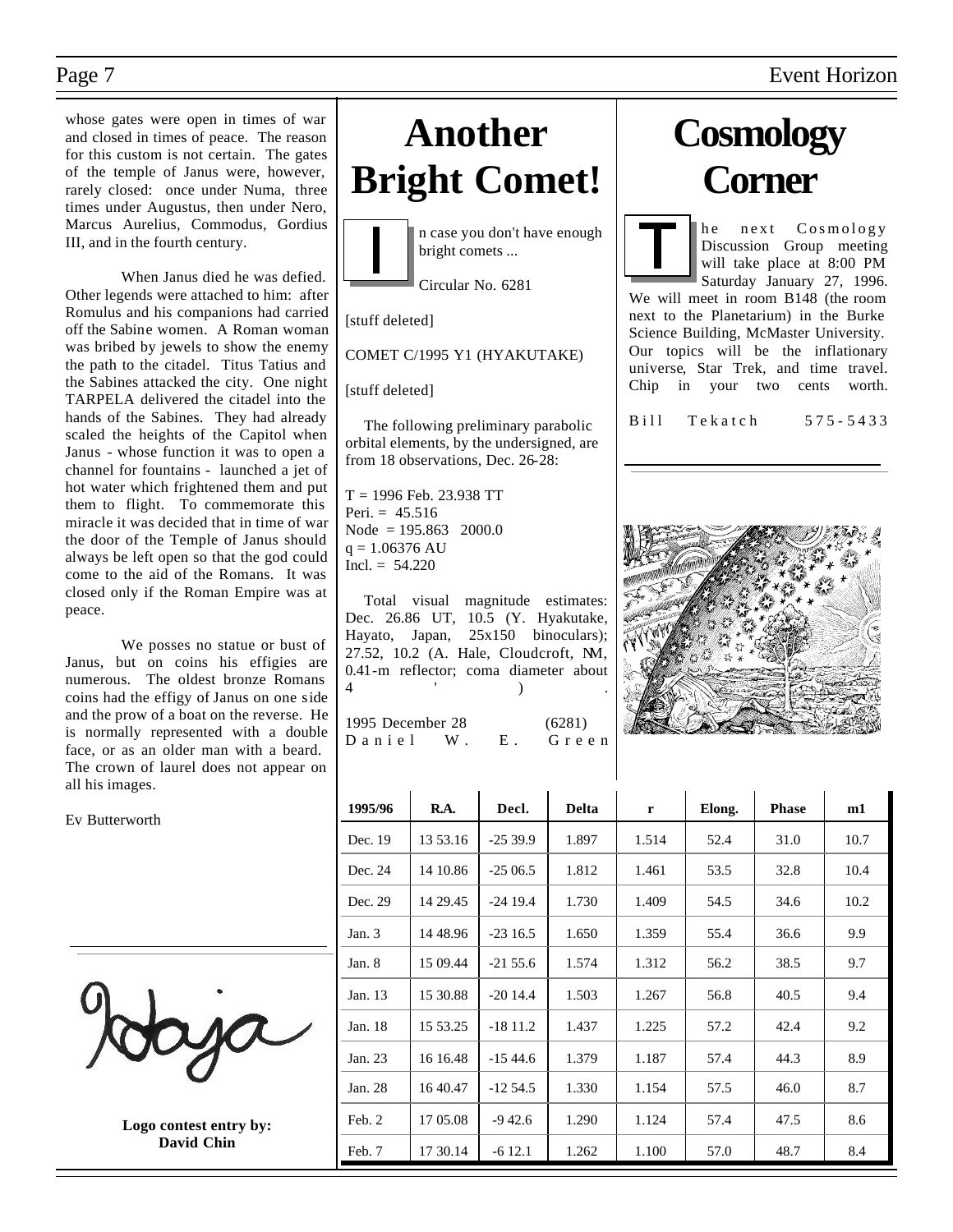## Page 8 Event Horizon

# **Galileo Mission Status**

 The Galileo spacecraft, now in orbit around Jupiter, finished delivering the first round of data from its atmospheric probe on Wednesday. Collected during the probe's one-hour plunge through Jupiter's clouds on Dec.7, the data represent the first direct measurement of an atmosphere of an out er planet.

 Galileo Project Scientist Dr. Torrence Johnson and Probe Scientist Dr. Rich Young confirmed that all the instruments seem to have worked properly and provided data during the probe's brief descent mission. The probe sent data to the Galileo orbiter for 57 minutes during its descent.

 Transmission of probe data to Earth has now been temporarily suspended as planned, because Jupiter is passing behind the Sun as seen from Earth and the communications link between the Galileo orbiter and Earth has, as expected, become very noisy. The spacecraft is currently more than 940 million kilometers (584 million miles) from Earth. Data transmission will resume in January, when Jupiter and the

Earth move out of this alignment.

Scientists are continuing to analyze the data in preparation for a briefing on the initial probe science results scheduled for 10 a.m. PST on Tuesday, Dec. 19, at NASA's Ames Research ecember 15, 1995 Dec. 19, at NASA's Ames Research<br>Center, Mountain View, CA.

## **The Galileo Probe**

he Galileo Probe became the first atmospheric probe to study a gas giant on 7 December 1995.

 The key events which occurred were (times are the time of the event at the spacecraft given in Eastern Standard Time):

#### Time/Event

11:04 a.m.

Coast timer initiates probe operation 12:46 p.m.

Orbiter flyby of Io (~1000 km) (No imaging or spectral data collected) 2:04 p.m.

Energetic Particles Investigation (EPI) begins measuring trapped radiation in a

region previously unexplored. 5:04 p.m. Probe entry and data relay 5:05:52 p.m. Pilot parachute deployed 5:05:54 p.m. Main Parachute deployed 5:06:02 p.m. Deceleration module jettisoned 5:06:06 p.m. Direct scientific measurements begin 5:06:15 p.m. Radio transmission to orbiter begins  $~5:08$  p.m. Visible cloud tops of Jupiter reached 5:12 p.m. Atmospheric pressure the same as Earth's sea-level pressure 5:17 p.m. Second major cloud deck is encountered (uncertain) 5:28 p.m. Water clouds entered (uncertain) 5:34 p.m. Atmospheric temperature equal to room temperature on Earth 5:46 p.m. Probe enters twilight 6:04 p.m. End of baseline mission. Probe may cease to operate due to lack of battery power, attenuation of signal due to atmosphere, or being crushed. 6:19 p.m. Orbiter ceases to receive probe data (if still transmitting) 7:27 p.m.

Ignition of Galileo main engine (49

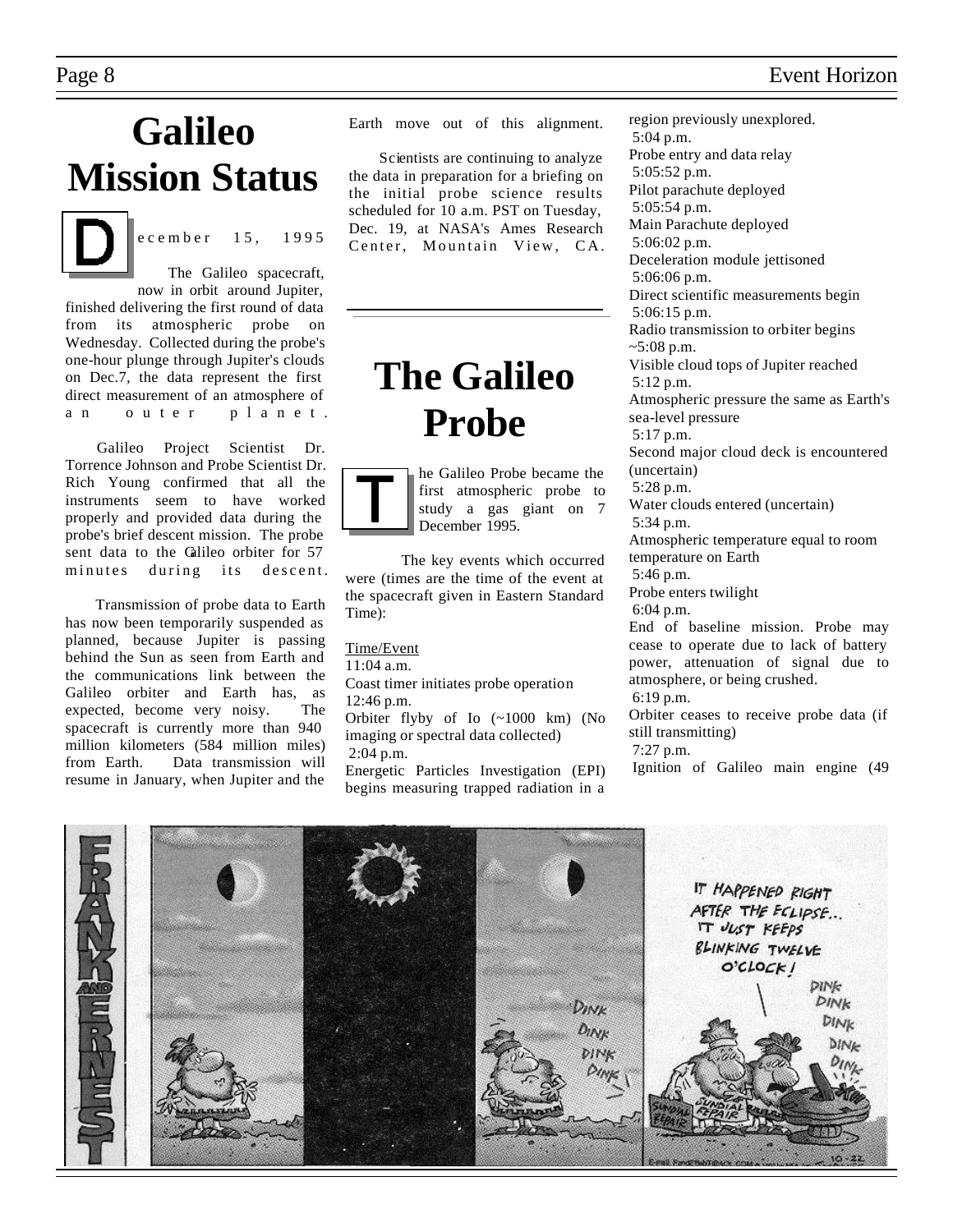minute duration) to insert into Jovian orbit 12/08/95 3:00 a.m.

Estimated time at which the probe will have been completely vaporized by the heat in Jupiter's atmosphere.

 A more detailed version of this timeline is available from:

**http://ccf.arc.nasa.gov/galileo\_probe/htmls / probe\_mission\_events.html**

## **Did You Know That**



ow that it has been repaired, the Hubble Space Telescope can resolve two objects separated by as little as 0.1

arc seconds. "That's equivalent to distinguishing between a car's two headlights from a distance of 4000 Km (2500 mi.)"

A good mirror is useless if it

can't be held steady. The telescope has been equipped to slew its 11 600 Kg (25 500 lb) bulk to within 0.01 arc second of a desired object and remain within 0.007 arc second of that position for as long as 24 hr. "It's like hitting a dime in Hamilton with a laser situated in Kingston and keeping it on target while moving."

Rob Roy

For Sale

 I am selling my library of science/physics/astronomy books. There is approximately \$1200. worth of books, but I'm selling them for \$300. (over 80 books) Call for details or list.

 Also selling Carlton 8 x 56 mm multi-coated binoculars. \$50.

Rick MacDougall 2 Goldengate Ave. Hamilton 575 - 5824 macdoug@netaccess.on.ca

# **Editor's Address**

*Please send articles, drawings, pictures, comments and suggestions to:*

> *Stewart Attlesey 1317 Mapleridge Cres. Oakville, Ontario L6M 2G8*

*modem (905)827-9105 e-mail: stewart@io.org web page http://www.io.org/~stewart*

#### *DEADLINE: January 31, 1996*

 Most text file formats are acceptable but Microsoft Word with Times Roman font size 10 is preferred. Graphics can be in just about any format you can think of, but tif files seem to give the best results.

|                                 | <b>CALENDAR OF EVENTS</b>                                                                           |
|---------------------------------|-----------------------------------------------------------------------------------------------------|
| Tue. January 16, 1995 7:00 PM   | <b>HAMILTON AMATEUR JUNIOR ASTRONOMERS MEETING</b>                                                  |
|                                 | - Mac Burke Science Building Rm B148                                                                |
|                                 | "Comets: Visitors from the Outer Reaches of the Solar System"                                       |
|                                 | For more information, contact Raechel Carson, at 308-8041                                           |
| Fri. January 19, 1995 7:30 p.m. | <b>COUNCIL MEETING - at the home of Stewart Attlesey</b>                                            |
|                                 | You don't have to be a council member to attend a council meeting.                                  |
|                                 | Call Ann Tekatch for directions or information.                                                     |
| Mon. January 22, 1996 7:30 PM   | <b>AMATEUR TELESCOPE MAKERS</b> - are meeting at the home of Jim Winger                             |
|                                 | in Caledonia. For directions and details please call Jim at 765-4649.,                              |
| Sat. January 27, 1996 8:00 PM   | <b>COSMOLOGY DISCUSSION GROUP</b>                                                                   |
|                                 | - Mac Burke Science Building Rm B148                                                                |
|                                 | "The Inflationary Universe, Star Trek, and Time Travel"                                             |
| Thu. February 1, 1996 8:00 PM   | ROYAL ASTRONOMICAL SOCIETY OF CANADA Hamilton Centre-                                               |
|                                 | General Meeting - McMaster University Medical Building Room 1A6                                     |
|                                 | Speaker: To be advised                                                                              |
|                                 | Fri. February 9, 1996 7:30 PM H.A.A. GENERAL MEETING - Spectator Auditorium, The guest speaker will |
|                                 | be Andy Layden from McMaster University                                                             |
| Tue. February 20, 1996 7:00 PM  | HAMILTON AMATEUR JUNIOR ASTRONOMERS MEETING                                                         |
|                                 | - Mac Burke Science Building Rm B148                                                                |
|                                 | "The Sun: Our Nearest Star"                                                                         |
|                                 | For more information, contact Raechel Carson, at 308-8041                                           |

## Page 9 Event Horizon